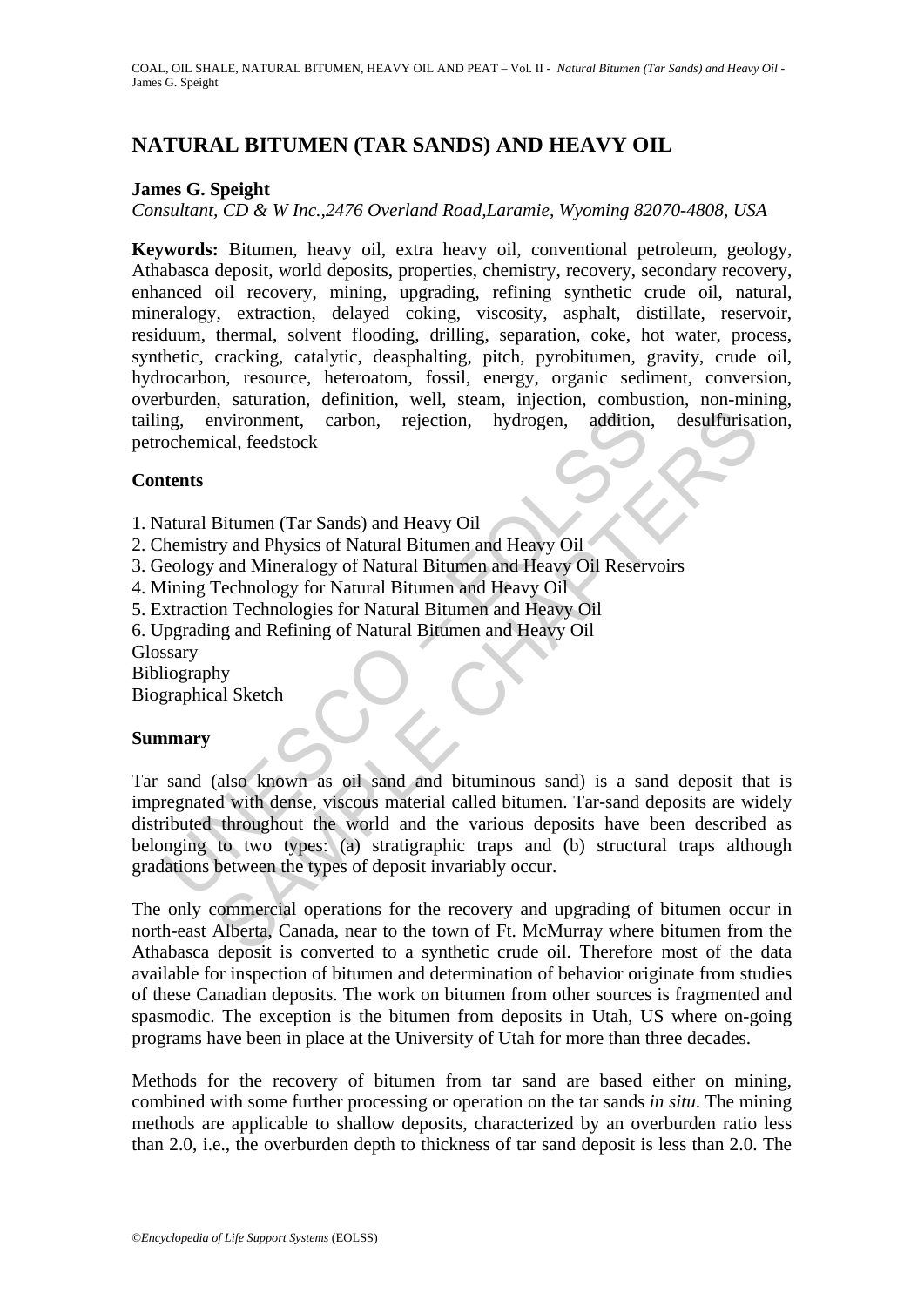Athabasca deposit is mineable within current concepts of the economics and technology of open-pit mining. Because of the chemical and physical properties of the bitumen, non-mining (*in situ*) recovery techniques have not had the same degree of success as recovery operations. However, heavy oil, which has a varying degree of mobility in the reservoir, can be successfully recovered by use of non-mining secondary and tertiary recovery techniques.

The API (American Petroleum Institute) gravity of tar-sand bitumen varies from 5° API to approximately  $10^{\circ}$  API depending upon the deposit, viscosity is very high, and volatility is low. On the other hand, the API gravity of heavy oil is in the order of  $10^{\circ}$  to 20<sup>°</sup>. The viscosity of heavy oil is high, relative to conventional crude oil, but is substantially lower than the viscosity of bitumen. Similarly, a higher proportion of heavy oil is volatile relative to bitumen, but the constituents of both heavy oil and bitumen exhibit lower volatility than conventional crude oil.

The lack of mobility of bitumen requires a mining step followed by the hot water process that is, to date, the only successful commercial process to be applied to bitumen recovery from mined tar sand. Many process options have been tested with varying degrees of success and one of these options may even supersede the hot water process at some future date.

men exhibit lower volatility than conventional crude oil.<br>
lack of mobility of bitumen requires a mining step followed<br>
seess that is, to date, the only successful commercial process to be<br>
overy from mined tar sand. Many This is the community of the set all the set all the set all the set all the policinal space of policinal in the set all the set all the set all the set all the set all the set all the set all the set all the set all the s In addition, bitumen is relatively hydrogen-deficient when compared to heavy oil, and conventional crude oil therefore requires that there be substantial hydrogen addition during refining. Heavy oil and conventional crude oil can be commercially upgraded and refined by a variety of processes. Bitumen is currently commercially upgraded by a combination of carbon rejection (coking) and product hydrotreating. Coking, the process of choice for residua (i.e., the non-volatile portions of conventional crude oil and heavy oil), is also the process of choice for bitumen conversion. Bitumen is currently converted commercially by delayed coking and by fluid coking. In each case, the bitumen is converted to distillate oils, coke, and light gases. The coker distillate is a partially upgraded material and is a suitable feed for hydrodesulfurization to produce a low-sulfur synthetic crude oil.

## **1. Natural Bitumen (Tar Sands) and Heavy Oil**

In addition to conventional petroleum, there are two other materials that offer some relief to the potential shortfalls in the supply of liquid fuels and other products. These (a) heavy oil, found in various reservoirs, and (b) bitumen, found in tar-sand deposits. Tar sand (also known as oil sand and bituminous sand) is a sand deposit that is impregnated with dense, viscous material that is usually immobile under reservoir conditions. Tar-sand deposits are found throughout the world, often in the same geographical areas as petroleum, including and heavy oil.

The heavy oil in various reservoirs and the bitumen in various tar-sand deposits represent a potentially large supply of energy. However, many of the reserves are available only with some difficulty and optional refinery scenarios will be necessary for conversion of these materials to liquid products, because of the substantial differences in character between conventional petroleum and heavy oil when compared to tar-sand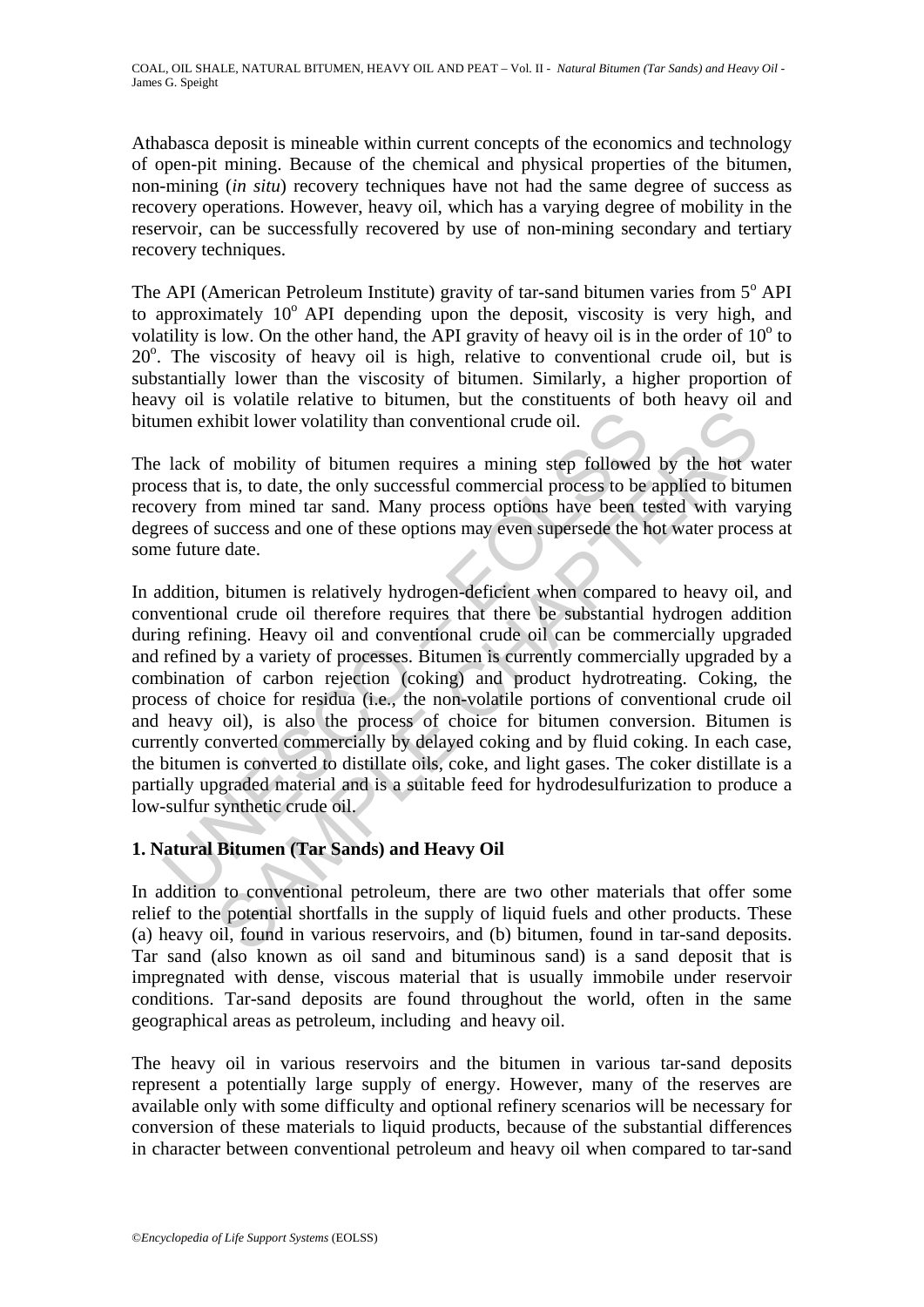bitumen (Table 1). However, because of the diversity of available information and the continuing attempts to delineate the various world tar-sand deposits, it is virtually impossible to present accurate numbers that reflect the extent of the reserves in terms of the barrel unit. Indeed, investigations into the extent of many of the world's deposits are continuing at such a rate that the numbers vary from 1 year to the next. Accordingly, the data quoted here must be recognized as approximate, with the potential of being quite different from one year to the next. The general lack of a cohesive definition for heavy oil and for bitumen has prevented accurate estimation of these reserves. What might be classed heavy oil or bitumen in one locale might be classed otherwise in another locale. It is apparent that bitumen is different to conventional petroleum and heavy oil.

| Property                                                                                                                                                      | <b>Bitumen</b>                             | <b>Cold Lake</b>              | Lloydminster                           | Conventional                    |
|---------------------------------------------------------------------------------------------------------------------------------------------------------------|--------------------------------------------|-------------------------------|----------------------------------------|---------------------------------|
|                                                                                                                                                               |                                            | heavy oil                     | heavy oil                              | crude oil                       |
| Gravity, <sup>°</sup> API                                                                                                                                     | 8                                          | 12                            | 14                                     | $35^{\circ}$                    |
| Viscosity<br>Centipoise $@ 100$ <sup>0</sup> F<br>$(38^{\circ}C)$<br>Centipoise @ 210°F<br>$(99^{\circ}C)$<br>SUS @ $100^{0}F(38^{0}C)$<br>SUS @ 210°F (99°C) | 500,000<br>1,700<br>35,000<br>500          | 2,000                         | 500                                    | 10<br>30                        |
| Pour point, <sup>o</sup> F                                                                                                                                    | 50                                         |                               | 5                                      | $\overline{0}$                  |
| <b>Elemental analysis</b><br>$(% \mathbf{A})$ (% by weight)<br>Carbon<br>Hydrogen<br>Sulfur <sup>7</sup><br>Nitrogen<br>Oxygen                                | 83<br>10.6<br>4.8<br>0.4<br>$\overline{1}$ | 84<br>11<br>4.4<br>0.4<br>0.2 | 83<br>12<br>3.6<br>0.4<br>$\mathbf{1}$ | 86<br>13.5<br>0.1<br>0.2<br>0.2 |
| Fractional<br>composition,<br>(% by weight)<br><b>Asphaltenes</b><br>Resins<br>Aromatics<br><b>Saturates</b>                                                  | 19<br>32<br>30<br>19                       | 12<br>28<br>35<br>25          | 12<br>17<br>24<br>47                   | 5<br>10<br>25<br>60             |
| Metals<br>parts<br>per<br>million<br>Vanadium<br>Nickel                                                                                                       | 250<br>100                                 | 190<br>70                     | 100<br>40                              | 10<br>5                         |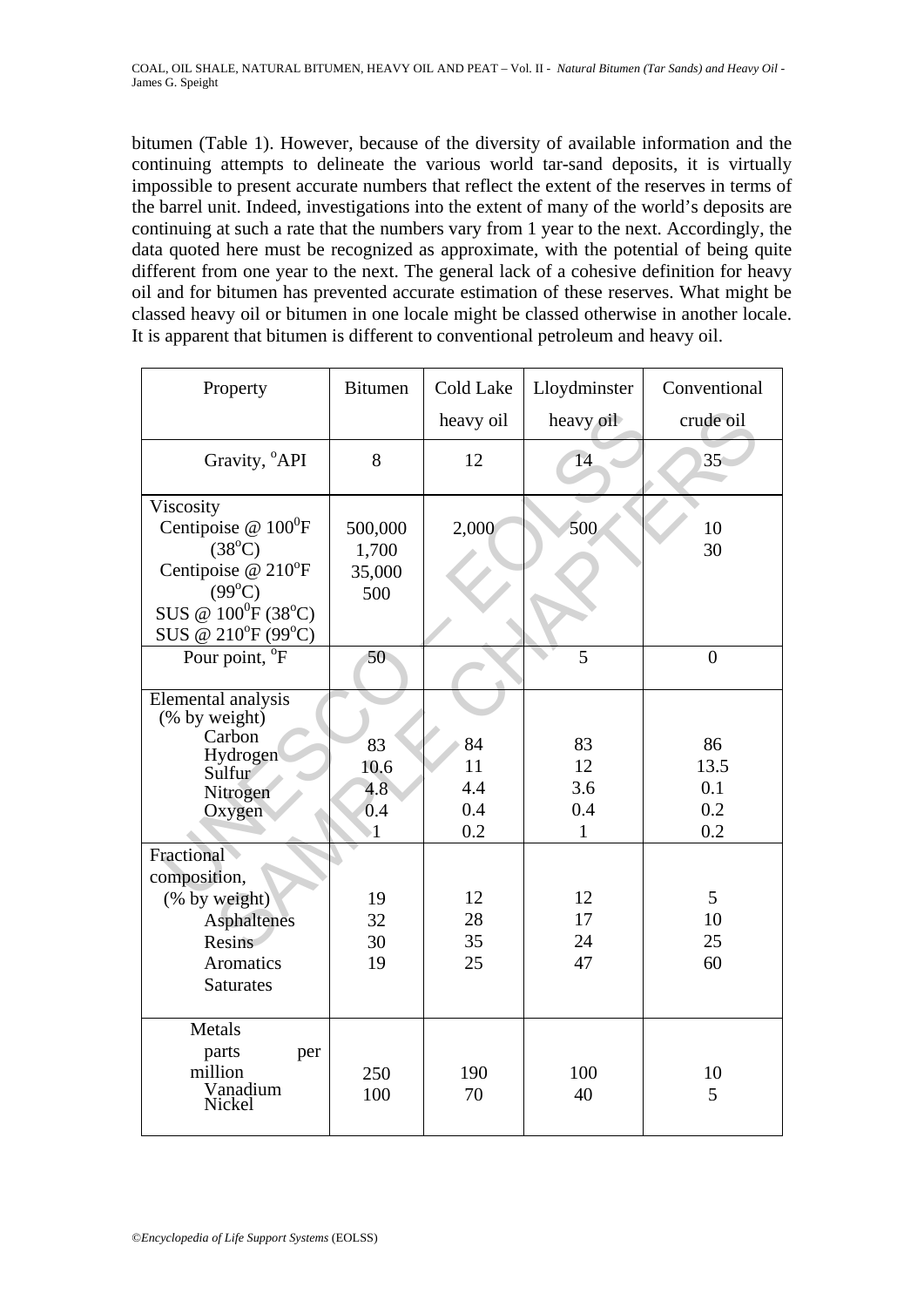| Carbon residue<br>(% by weight) | 14     | 11     | 10     |        |
|---------------------------------|--------|--------|--------|--------|
| Heating value<br>(btu/lb.)      | 17,500 | 18,000 | 18,200 | 19,500 |

Table 1. The properties of conventional Crude Oil, Heavy Oil, and Bitumen

The definition of heavy oil has been very loosely based on the API gravity or viscosity. Such a definition of heavy oil is quite arbitrary and too general to be technologically accurate. There have been attempts to rationalize the definition based upon viscosity, API gravity, and density but they also suffer from a lack of technical accuracy. Most important, the flow properties of heavy oil are reduced relative to conventional crude oil and heavy oil is much more difficult to recover from the subsurface reservoir. These materials have a high viscosity (and low API gravity) relative to the viscosity (and API gravity) of conventional petroleum and recovery of heavy oil usually requires thermal stimulation of the reservoir.

|                               | $\alpha$ accurate. There have been attempts to rationalize the definition based upon viscosity                                                                                                            |
|-------------------------------|-----------------------------------------------------------------------------------------------------------------------------------------------------------------------------------------------------------|
|                               | API gravity, and density but they also suffer from a lack of technical accuracy. Mos                                                                                                                      |
|                               | mportant, the flow properties of heavy oil are reduced relative to conventional crude oi                                                                                                                  |
|                               | and heavy oil is much more difficult to recover from the subsurface reservoir. These                                                                                                                      |
|                               | materials have a high viscosity (and low API gravity) relative to the viscosity (and AP                                                                                                                   |
|                               | gravity) of conventional petroleum and recovery of heavy oil usually requires therma                                                                                                                      |
| stimulation of the reservoir. |                                                                                                                                                                                                           |
|                               |                                                                                                                                                                                                           |
| Time period                   | Documented use of bitumen                                                                                                                                                                                 |
| 3800 BC                       | First documented use of bitumen for caulking reed boats.                                                                                                                                                  |
| 3500 BC                       | Bitumen used as cement for jewellery and for ornamental<br>applications.                                                                                                                                  |
| 3000 BC                       | Documented use of bitumen as a construction cement by<br>Sumerians; also believed to be used as a road material; bitumen<br>used to seal bathing pool or water tank at Mohenjo Daro.                      |
| 2500 BC                       | Documented use of bitumen and other petroleum liquids (oils) in<br>the embalming process; bitumen believed to be widely used for<br>caulking boats.                                                       |
| 1500 BC                       | Documented use of bitumen for medicinal purposes and (when<br>mixed with beer) as a sedative for the stomach; continued<br>reference to use of bitumen liquids (oil) as illuminant in lamps.              |
| 1000 BC                       | Documented use of bitumen as a waterproofing agent by lake<br>dwellers in Switzerland.                                                                                                                    |
| 500 BC                        | Documented use of bitumen mixed with sulfur as an incendiary<br>device in Greek wars; also use of bitumen liquid (oil) in warfare.                                                                        |
| 350 BC                        | Documented occurrence of flammable oils in wells in Persia.                                                                                                                                               |
| 300 BC                        | Documented use of bitumen and liquid bitumen as incendiary<br>device (Greek fire) in warfare.                                                                                                             |
| 250 BC-250 AD                 | Documented occurrences of bitumen and oil seepage in several<br>areas of the "Fertile Crescent" (Mesopotamia); repeated<br>documentation of the use of liquid bitumen (oil) as an illuminant<br>in lamps. |
| 750 AD                        | First documented use in Italy of bitumen as a colour inpaintings.                                                                                                                                         |
| 950-1000 AD                   | Report of destructive distillation of bitumen to produce an oil;<br>reference to oil as nafta (naphtha).                                                                                                  |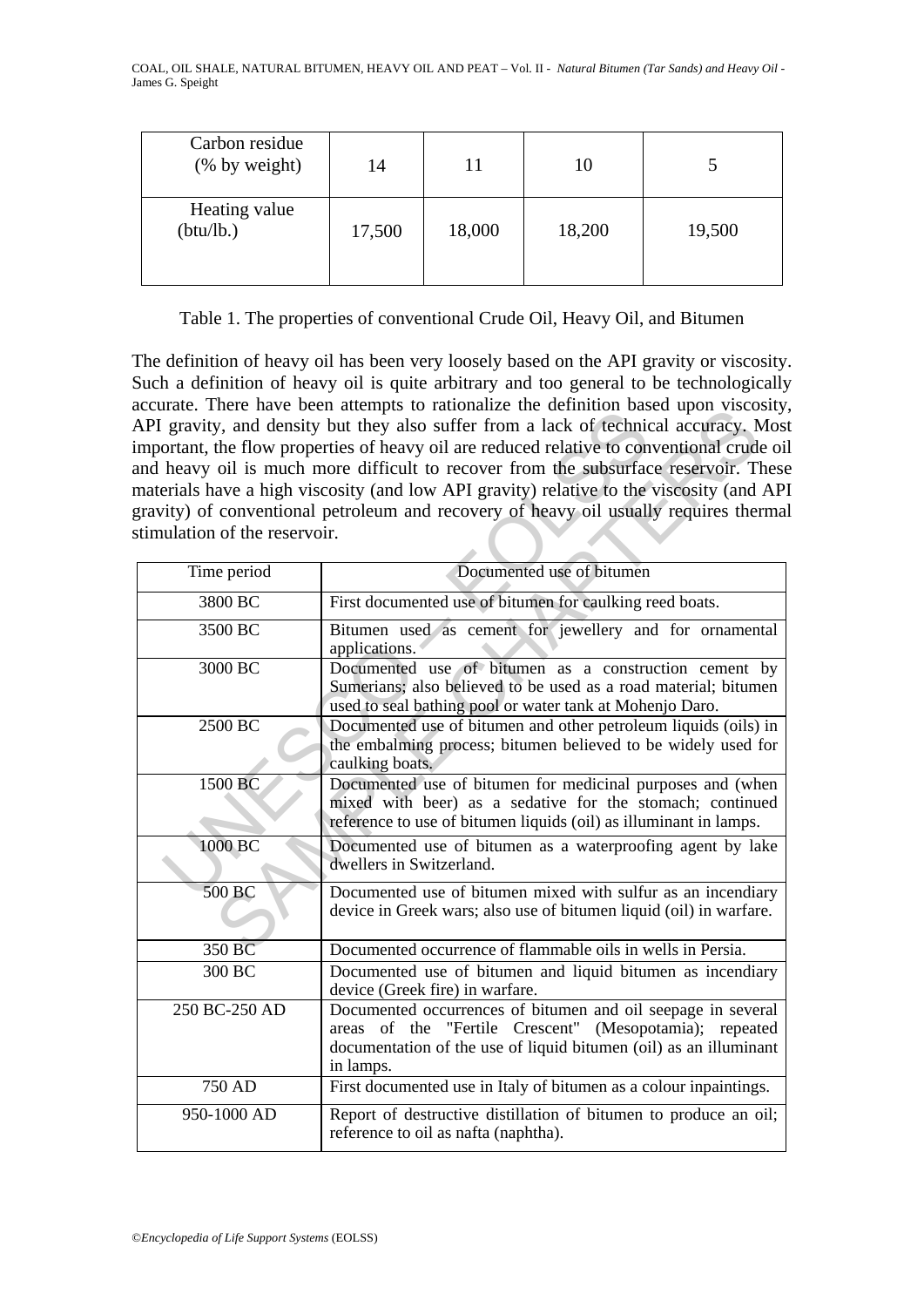| 1100 AD      | use of bitumen for covering<br>Documented<br>(lacquering)<br>metalwork.                                                                                                                                                                                                                     |
|--------------|---------------------------------------------------------------------------------------------------------------------------------------------------------------------------------------------------------------------------------------------------------------------------------------------|
| 1200 AD      | Continued use of bitumen and naphtha as an incendiary device in<br>warfare; use of naphtha as an illuminant/incendiary material.                                                                                                                                                            |
| 1500-1600 AD | Documentation of bitumen deposits in the Americas; first<br>attempted documentation of the relationship of bitumen and<br>naphtha (petroleum).                                                                                                                                              |
| 1600-1800 AD | Bitumen used for a variety of tasks; relationship of bitumen to<br>coal and wood tar studied; bitumen studied; used for paving;<br>continued documentation of the use of naphtha as an illuminant<br>and the production of naphtha from bitumen; importance of<br>naphtha as fuel realised. |
| 1859 AD      | Discovery of petroleum in North America; birth of modern-day<br>petroleum science and refining.                                                                                                                                                                                             |

Table 2. Use of natural bitumen in documented historical time

Bitumen (often referred to as natural asphalt) has been in use for more than 6000 years (Table 2) and it is presumed that this material was the natural material, rather than a manufactured material (asphalt). Seepage of petroleum-like materials to the surface from underground formations is well documented and it appears that the more volatile constituents would disappear with time, thereby leaving a bituminous residue.

It was such a residue that was used by the older cultures. It is also likely that the thermal decomposition of petroleum may have been known and practised, thereby giving rise to a variety of manufactured asphalt-type products. The old literature does not define which product was employed, with any degree of specificity.

Table 2. Use of natural bitumen in documented historica<br>men (often referred to as natural asphalt) has been in use for mo<br>ble 2) and it is presumed that this material was the natural maturicant<br>numeratured material (asphal From the control is a network and commington and commington and commingtof the perform referred to as natural asphalt) has been in use for more than 6000 yand it is presumed that this material was the natural material, rat Simply, bitumen is substantially non-volatile and immobile at reservoir temperatures. In fact, petroleum, and the equivalent term crude oil cover a vast assortment of materials consisting of gaseous and liquid hydrocarbon-type chemical compounds that occur in sedimentary strata throughout the world. When petroleum occurs in a reservoir that allows the crude material to be recovered by pumping operations, as a free-flowing dark-to-light-colored liquid, it is often referred to as conventional petroleum. Heavy oil and bitumen require more energy-dependent methods of recovery from the heavy oil reservoir or from the bitumen deposit.

There is very little consistent and correlated data relating to the deposits in the US and the Rest of the World. Out of necessity, the material relating to tar-sand bitumen must rely heavily on data from the Alberta tar sands. However, the properties reported herein cannot be universally applied, with any degree of certainty, to the tar sand and the bitumen occurring in other parts of the world.

Thus, because of the diversity of available information and the continuing attempts to delineate the various world tar-sand deposits, it is virtually impossible to present accurate numbers which reflect the extent of the reserves in terms of the barred unit. Indeed, investigations of the deposits are continuing at such unknown rates that the inplace reserves may vary from one year to the next. Accordingly, the data contained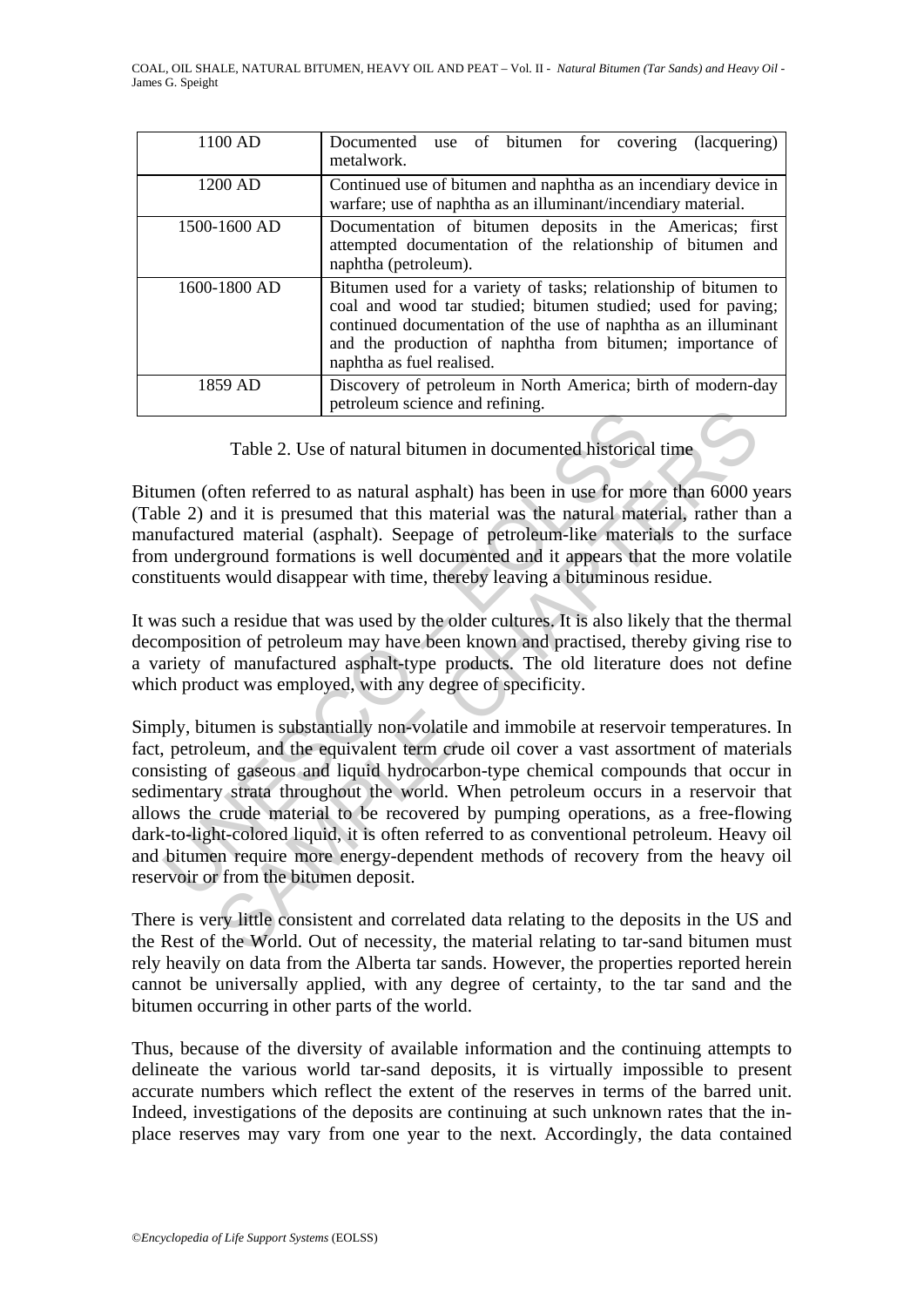COAL, OIL SHALE, NATURAL BITUMEN, HEAVY OIL AND PEAT – Vol. II - *Natural Bitumen (Tar Sands) and Heavy Oil* - James G. Speight

herein must be recognized as being approximate with the potential of being higher than quoted by the time of publication.

Other than the use of bitumen by long-dead civilizations of the world, the Cree Indians, native to the Athabasca region of north-eastern Alberta, have known about the tar-sand bitumen for well over 200 years. However, the Canadian Government took the first scientific interest in bitumen in tar-sand deposits in the latter part of the nineteenth century. This interest commenced in 1890 and in 1897 to 1898, the sands were first drilled at Pelican Rapids on the Athabasca River, approximately 80 miles (~129 km) south-west of Fort McMurray. Up to 1960, the development was mainly small commercial enterprises. Between 1957 and 1967, three extensive pilot-plant operations were conducted in the Athabasca region, each leading to a proposal for a commercial venture. Shell Canada, Ltd. tested in sift recovery of bitumen; a group headed by Cities Service Athabasca, Ltd. operated a pilot plant at Mildred Lake based on a hot-water extraction process; and Great Canadian Tar sands, Ltd. operated a pilot plant at the present commercial plant site near Mildred Lake. In addition, the Mobil Oil Company has conducted tests on in sift recovery, and Petrofina established a pilot facility across the Athabasca River from the site of the Great Canadian Tar sands (GCOS, now Suncor) plant.

ice Athabasca, Ltd. operated a pilot plant at Mildred Lake basetion process; and Great Canadian Tar sands, Ltd. operated a ent commercial plant site near Mildred Lake. In addition, the M conducted tests on in sift recovery habasca, Ltd. operated a pilot plant at Mildred Lake based on a hot-w<br>process; and Great Canadian Tar sands, Ltd. operated a pilot plant at<br>process; and Great Canadian Tar sands, Ltd. operated a pilot plant at<br>mencrical pl The use of different terms as the petroleum industry evolved requires a brief review of the terminology applied to petroleum, heavy oil, and bitumen. For example, the definition of petroleum has been varied, unsystematic, diverse, and often archaic. Furthermore, the terminology of petroleum is a product of many years of growth. Thus the long-established use of an expression, however inadequate it may be, is altered with difficulty, and a new term, however precise, is at best adopted only slowly. Because of the need for a thorough understanding of petroleum and the associated technologies, it is essential that the definitions and the terminology of petroleum science and technology be given prime consideration. This will aid in a better understanding of petroleum, its constituents, and its various fractions. Of the many forms of terminology that have been used, not all have survived, but the more commonly used are illustrated here. Particularly troublesome, and more confusing, are those terms that are applied to the more viscous materials, for example the use of the terms bitumen and asphalt.

Petroleum is a naturally occurring mixture of hydrocarbons, generally in a liquid state, which may also include compounds of sulfur nitrogen oxygen metals (especially nickel and vanadium) and other elements. Petroleum has also been defined as: (a) any naturally occurring hydrocarbon, whether in a liquid, gaseous or solid state; (b) any naturally occurring mixture of hydrocarbons, whether in a liquid, gaseous or solid state; or (c) any naturally occurring mixture of one or more hydrocarbons, whether in a liquid, gaseous or solid state and one or more of the following, that is to say, hydrogen sulfide, helium, and carbon dioxide. The definition also includes any petroleum as defined in (a), (b) or (c), that has been returned to a natural reservoir.

When petroleum occurs in a reservoir that allows the crude material to be recovered by pumping operations as a free-flowing dark-to-light colored liquid, it is often referred to as conventional petroleum. Heavy oils are the other types of petroleum that are different from conventional petroleum, insofar as they are much more difficult to recover from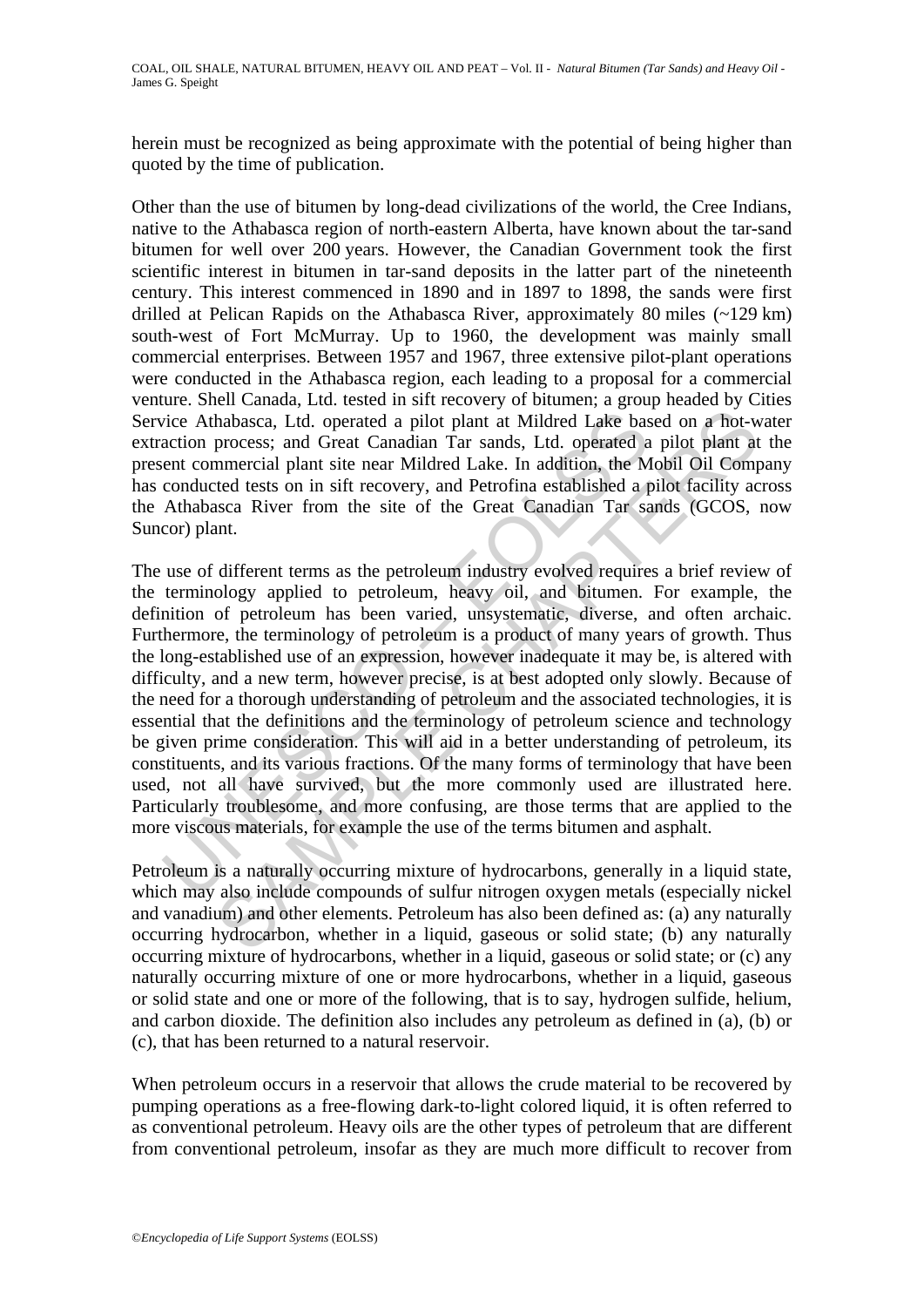the subsurface reservoir. These materials have a much higher viscosity (and lower API gravity) than conventional petroleum, and primary recovery of these petroleum types usually requires thermal stimulation of the reservoir.

The definition of heavy oil is usually based on the API gravity or viscosity but the definition is quite arbitrary. Although there have been attempts to rationalize the definition based upon viscosity, API gravity, and density, such definitions based on physical properties are inadequate and a more precise definition should involve some reference to the recovery method. However, in a very general (but not scientifically correct) sense, the term heavy oil is often applied to petroleum that has an API gravity less than  $20^{\circ}$  and usually, but not always, a sulfur content higher than  $2\%$  by weight. Furthermore, in contrast to conventional crude oil, heavy oil is darker in color and may even be black.

The term heavy oil has also been arbitrarily used to describe both the heavy oil that requires thermal stimulation of recovery from the reservoir, and the bitumen in bituminous sand (tar sand) formations, from which the heavy bituminous material is currently recovered commercially by a mining operation.

term heavy oil has also been arbitrarily used to describe both<br>ires thermal stimulation of recovery from the reservoir, an<br>minous sand (tar sand) formations, from which the heavy biturently recovered commercially by a min neavy oil has also been arbitrarily used to describe both the heavy oil<br>nermal stimulation of recovery from the reservoir, and the bittomer<br>sand (tar sand) formations, from which the heavy bittuminous materia<br>covered comme Extra heavy oil is bitumen that occurs in the near-solid state and is incapable of free flow under ambient conditions. Bitumen from tar-sand deposits is often classified as extra heavy oil. Thus, in addition to conventional petroleum and heavy crude oil, there remains an even more viscous material that offers some relief to the potential shortfalls in supply; such material is the bitumen (extra heavy oil) found in tar-sand (oil sand) deposits. It is therefore worth noting here the occurrence and potential supply of these materials. However, many of these reserves are only available with some difficulty, and optional refinery scenarios will be necessary for conversion of these materials to liquid products, because of the substantial differences in character between conventional petroleum (including heavy oil) and tar-sand bitumen.

Bitumen is a naturally-occurring material that is found in deposits where the permeability is low and passage of fluids through the deposit can only be achieved by prior application of fracturing techniques. Tar-sand bitumen is a high-boiling material with little, if any, material boiling below  $350^{\circ}$ C (660 $^{\circ}$ F) and the boiling range may be approximately equivalent to the boiling range of an atmospheric residuum. Bitumen includes a wide variety of reddish brown to black materials of semisolid, viscous to brittle character that can exist in nature with no mineral impurity or with mineral matter contents that exceed 50% by weight. Bitumen is frequently found filling pores and crevices of sandstone, limestone, or argillaceous sediments, in which case the organic and associated mineral matrix is known as rock asphalt.

-

-

-

TO ACCESS ALL THE **30 PAGES** OF THIS CHAPTER, Visi[t: http://www.eolss.net/Eolss-sampleAllChapter.aspx](https://www.eolss.net/ebooklib/sc_cart.aspx?File=E3-04-05)